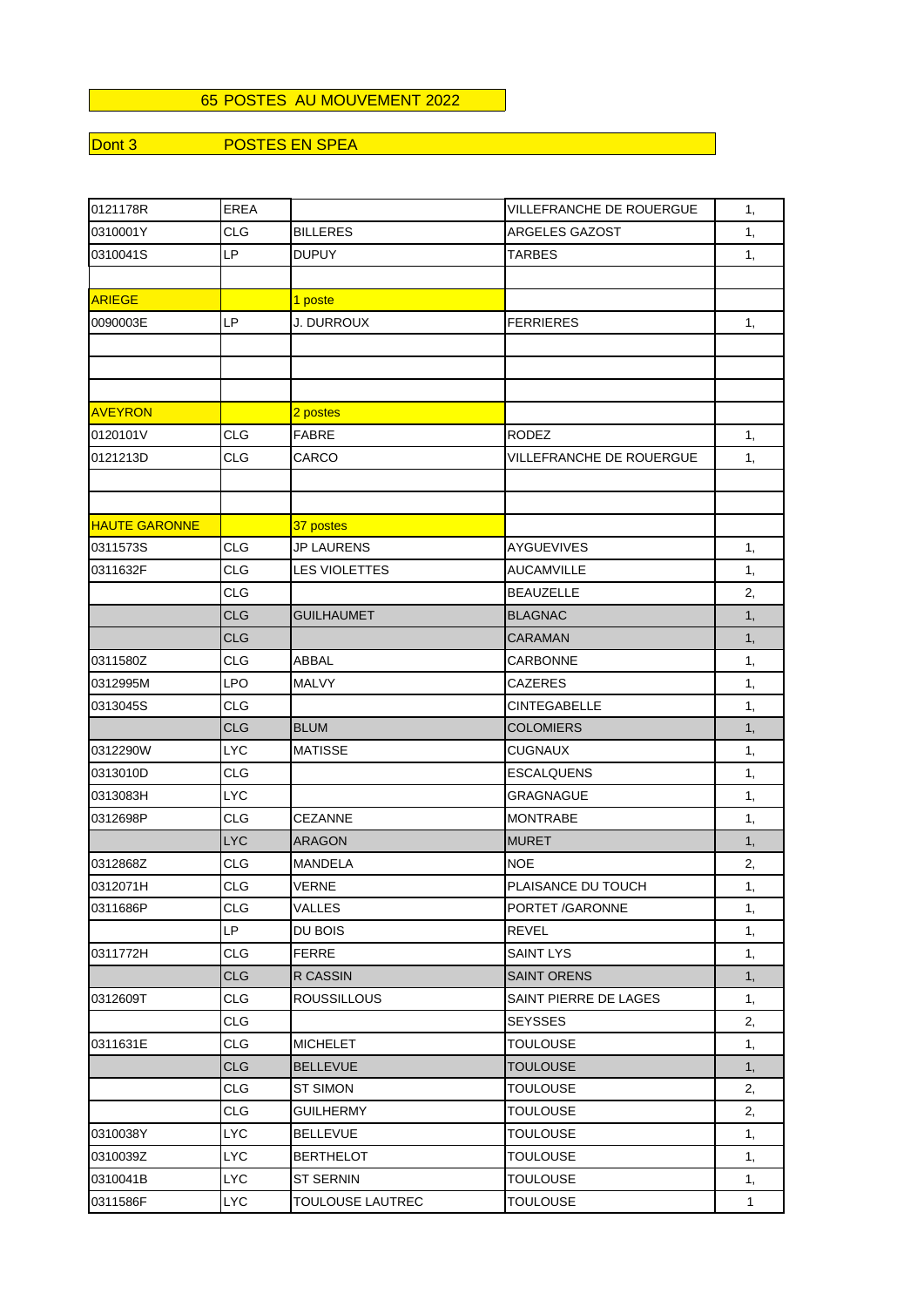| 0310046G               | <b>LYC</b> | <b>HOTELIER</b>    | <b>TOULOUSE</b>       | $\mathbf{1}$ |
|------------------------|------------|--------------------|-----------------------|--------------|
| 0311094W               | CLG        | <b>CHAUMETON</b>   | L'UNION               | 1,           |
|                        |            |                    |                       |              |
| <b>GERS</b>            |            | 2 postes           |                       |              |
|                        | <b>CLG</b> |                    | <b>FLEURANCE</b>      | 1,           |
|                        | CLG        | <b>SALINIS</b>     | <b>AUCH</b>           | 1,           |
|                        |            |                    |                       |              |
| <b>LOT</b>             |            | 5 postes           |                       |              |
| 0460010L               | LYC        | CHAMPOLLION        | <b>FIGEAC</b>         | 1,           |
|                        | <b>CLG</b> | <b>MASBOU</b>      | <b>FIGEAC</b>         | 1,           |
| 0460015S               | <b>CLG</b> | <b>J.MONNET</b>    | LA CAPELLE MARIVAL    | 1,           |
|                        | <b>CLG</b> |                    | LA TRONQUIERE         | 1,           |
|                        | <b>CLG</b> |                    | PUY L'EVEQUE          | 1,           |
|                        |            |                    |                       |              |
| <b>HAUTES-PYRENEES</b> |            | 6 postes           |                       |              |
| 0310001Y               | <b>LYC</b> | <b>BILLERES</b>    | ARGELES GAZOST        | 1,           |
| 0650026A               | <b>LYC</b> | M. CURIE           | <b>TARBES</b>         | 2,           |
| 0650027B               | <b>LYC</b> | J.DUPUY            | <b>TARBES</b>         | 1,           |
|                        | <b>LYC</b> | T.GAUTHIER         | <b>TARBES</b>         | 1,           |
| 0650034J               | <b>CLG</b> | P.ELUARD           | <b>TARBES</b>         | 1,           |
|                        |            |                    |                       |              |
|                        |            |                    |                       |              |
| <b>TARN</b>            |            | 4 postes           |                       |              |
| 0810959C               | LYC        | <b>BORDE BASSE</b> | <b>CASTRES</b>        | 1,           |
| 0810959C               | <b>LYC</b> | <b>BORDE BASSE</b> | <b>CASTRES</b>        | 1,           |
| 0810033W               | <b>LYC</b> | <b>SOULT</b>       | <b>MAZAMET</b>        | 1,           |
|                        | <b>CLG</b> | PIERRE SUC         | <b>ST SULPICE</b>     | 1,           |
|                        |            |                    |                       |              |
|                        |            |                    |                       |              |
| <b>TARN ET GARRONE</b> |            | 5 postes           |                       |              |
|                        | <b>CLG</b> |                    | <b>GRISOLLES</b>      | 1,           |
|                        | <b>CLG</b> |                    | NEGREPELISSE          | 1,           |
|                        | <b>CLG</b> | <b>JAURES</b>      | <b>MONTAUBAN</b>      | 1,           |
|                        | <b>CLG</b> |                    | <b>VALENCE D'AGEN</b> | 1,           |
| 0820922G               | <b>CLG</b> | S. VEIL            | <b>VERDUN/GARONNE</b> | 1,           |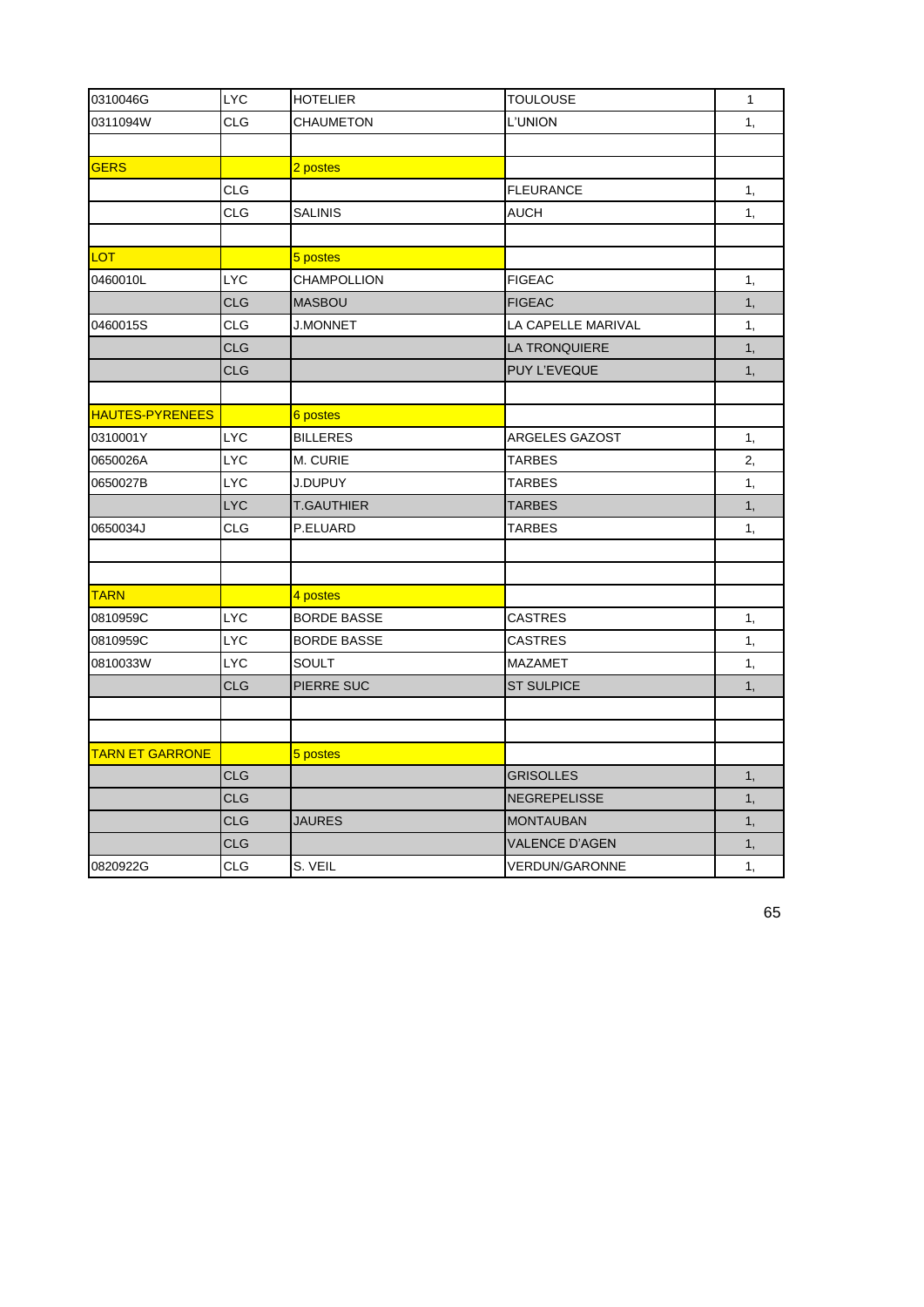**SPEA Montagne SPEA Rugby** 

CS 3H L'union